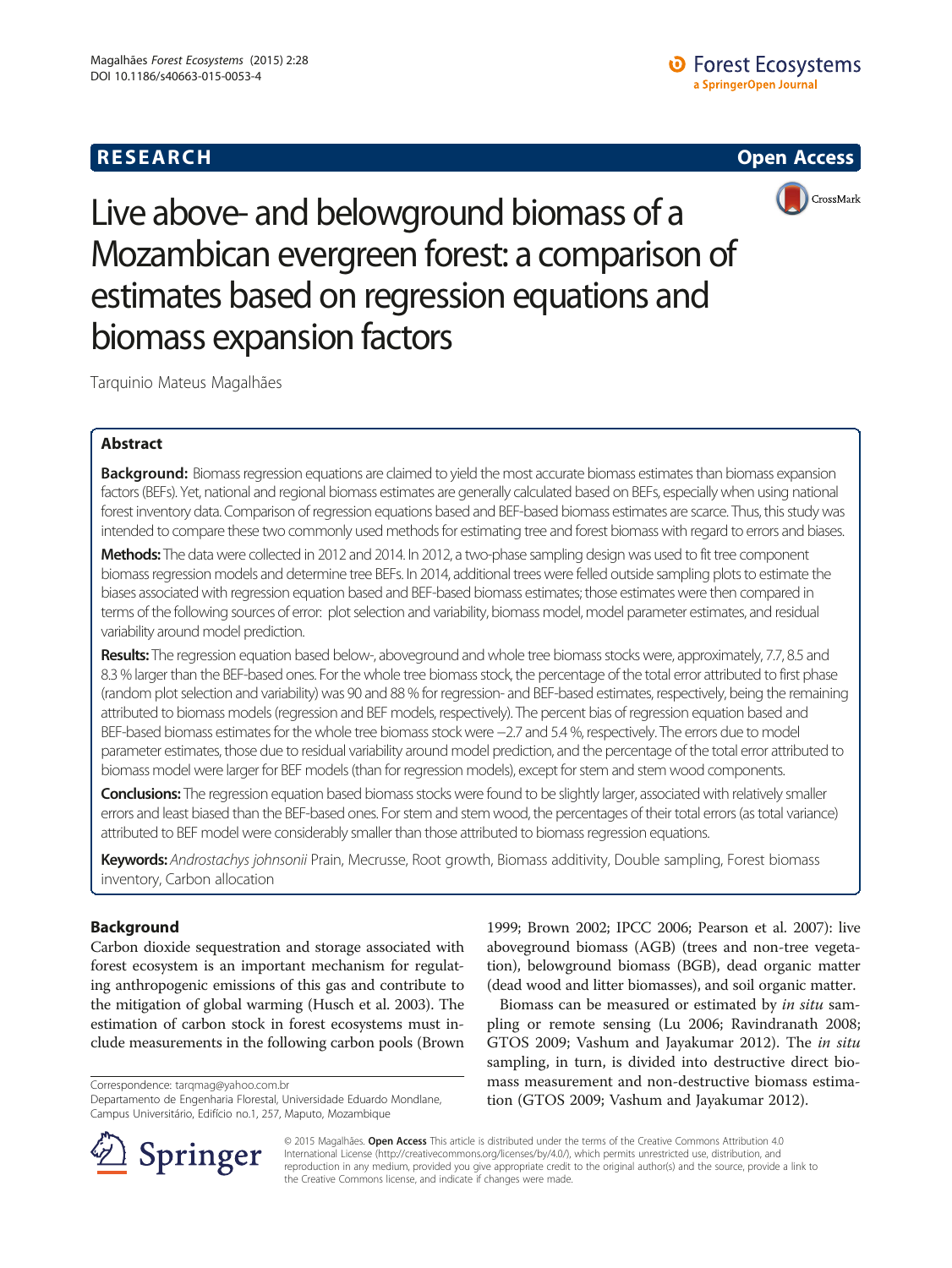Non-destructive biomass estimation does not require harvesting trees; it uses biomass equations to estimate biomass at the tree-level and sampling weights to estimate biomass at the forest level (Pearson et al. [2007;](#page-10-0) GTOS [2009;](#page-10-0) Soares and Tomé [2012\)](#page-11-0). When biomass equations are fitted using least squares they are called biomass regression equations. Biomass regression equations are developed as linear or non-linear functions of one or more tree-level dimensions. On other hand, when they are fitted in such a way that specify tree component biomass as directly proportional to stem volume, the ratios of proportionality are then called component biomass expansion factors (BEFs). However, biomass equation (either regressions or BEFs) are developed from destructively sampled trees (Carvalho and Parresol [2003;](#page-10-0) Carvalho [2003;](#page-10-0) Dutca et al. [2010](#page-10-0); Marková and Pokorný [2011;](#page-10-0) Sanquetta et al. [2011;](#page-11-0) Mate et al. [2014;](#page-10-0) Magalhães and Seifert 2015 [a](#page-10-0), [b](#page-10-0), [c\)](#page-10-0).

Biomass regression equations yield the most accurate estimates (IPCC [2003](#page-10-0); Jalkanen et al. [2005](#page-10-0); Zianis et al. [2005](#page-11-0); António et al. [2007;](#page-9-0) Soares and Tomé [2012](#page-11-0)) as long as they are derived from a large enough number of trees (Husch et al. [2003](#page-10-0); GTOS [2009\)](#page-10-0). Nonetheless, national and regional biomass estimates are generally calculated based on BEFs (Magalhães and Seifert [2015c](#page-10-0)), especially when using national forest inventory data (Schroeder et al. [1997;](#page-11-0) Tobin and Nieuwenhuis [2007\)](#page-11-0).

Jalkanen et al. ([2005](#page-10-0)) compared regression equations based and BEF-based biomass estimates for pine-, spruceand birch-dominated forests and mixed forests and concluded that BEF-based biomass estimates were lower and associated with larger error than regression equations based biomass estimates. However, no similar studies have been conducted for tropical natural forests.

The objective of this particular study was to compare regression equations based and BEF-based above- and belowground biomass estimates for an evergreen forest in Mozambique with regard to the following sources of errors: (1) random plot selection and variability, (2) biomass model, (3) model parameter estimates, and (4) residual variability around model prediction. Therefore, the precision and bias associated with those estimates were critically analysed. This study is a follow up of the study by Magalhães and Seifert [\(2015b\)](#page-10-0). However, unlike the study by those authors, that considered only five tree components, the current study is extended to 11 components (taproot, lateral roots, root system, stem wood, stem bark, stem, branches, foliage, crown, shoot system, and whole tree), and to bias analyses not considered by Magalhães and Seifert [\(2015b, c\)](#page-10-0) for either method of estimating biomass.

### Methods

### Study area

The study was conducted in Mozambique, in an evergreen forest type named Mecrusse. Mecrusse is a forest

type where the main species, many times the only one, in the upper canopy is Androstachys johnsonii Prain (Mantilla and Timane [2005](#page-10-0)). A. johnsonii is an evergreen tree species (Molotja et al. [2011](#page-10-0)), the sole member of the genus Androstachys in the Euphorbiaceae family. Mecrusse woodlands are mainly found in the southmost part of Mozambique, in Inhambane and Gaza provinces, and in Massangena, Chicualacuala, Mabalane, Chigubo, Guijá, Mabote, Funhalouro, Panda, Mandlakaze, and Chibuto districts. The easternmost Mecrusse forest patches, located in Mabote, Funhalouro, Panda, Mandlakaze, and Chibuto districts, were defined as the study area and encompassed 4,502,828 ha (Dinageca [1997](#page-10-0)), of which 226,013 ha (5 %) were Mecrusse woodlands. Maps showing the area of natural occurrence of mecrusse in Inhnambane and Gaza provinces and the study area, along with detailed description of the species and the forest type can be found in Magalhães and Seifert ([2015c\)](#page-10-0) and Magalhães ([2015\)](#page-10-0).

#### Data collection

The data were collected in 2012 and 2014. In 2012, a two-phase sampling design was used to determine tree component biomass. In the first phase, diameter at breast height (DBH) and total tree height of 3574 trees were measured in 23 randomly located circular plots (20-m radius). Only trees with DBH ≥5 cm were considered. In the second phase, 93 A. johnsonii trees (DBH range: 5-32 cm; height range: 5.69–16 m) were randomly selected from those analysed during the first phase for destructive measurement of tree component biomass along with the variables from the first phase. Maps showing the distribution of the 23 randon plots in the study area and in the different site classes are shown by Magalhães and Seifet ([2015c\)](#page-10-0) and Magalhães [\(2015](#page-10-0)).

In 2014, additional 37 trees (DBH range: 5.5–32 cm; height range: 7.3–15.74 m) were felled outside sampling plots, 21 inside and 16 outside the study area. The 93 trees collected in 2012 were used to fit tree component biomass regression models and determine tree component BEFs, and those collected in 2014 (37 trees) were used to estimate the biases associated with regression equation based and BEF-based tree component biomass estimates.

The felled trees (both from 2012 to 2014) were divided into the following components: (1) taproot + stump; (2) lateral roots; (3) root system  $(1 + 2)$ ; (4) stem wood;  $(5)$  stem bark;  $(6)$  stem  $(4+5)$ ;  $(7)$  branches;  $(8)$ foliage; (9) crown  $(7 + 8)$ ; (10) shoot system  $(6 + 9)$ ; and (11) whole tree  $(3 + 10)$ . Tree components were sampled and the dry weights estimated as desbrided by Magalhães and Seifert (2015, [a](#page-10-0), [b, c, d](#page-10-0), [e](#page-10-0)) and Magalhães ([2015](#page-10-0)).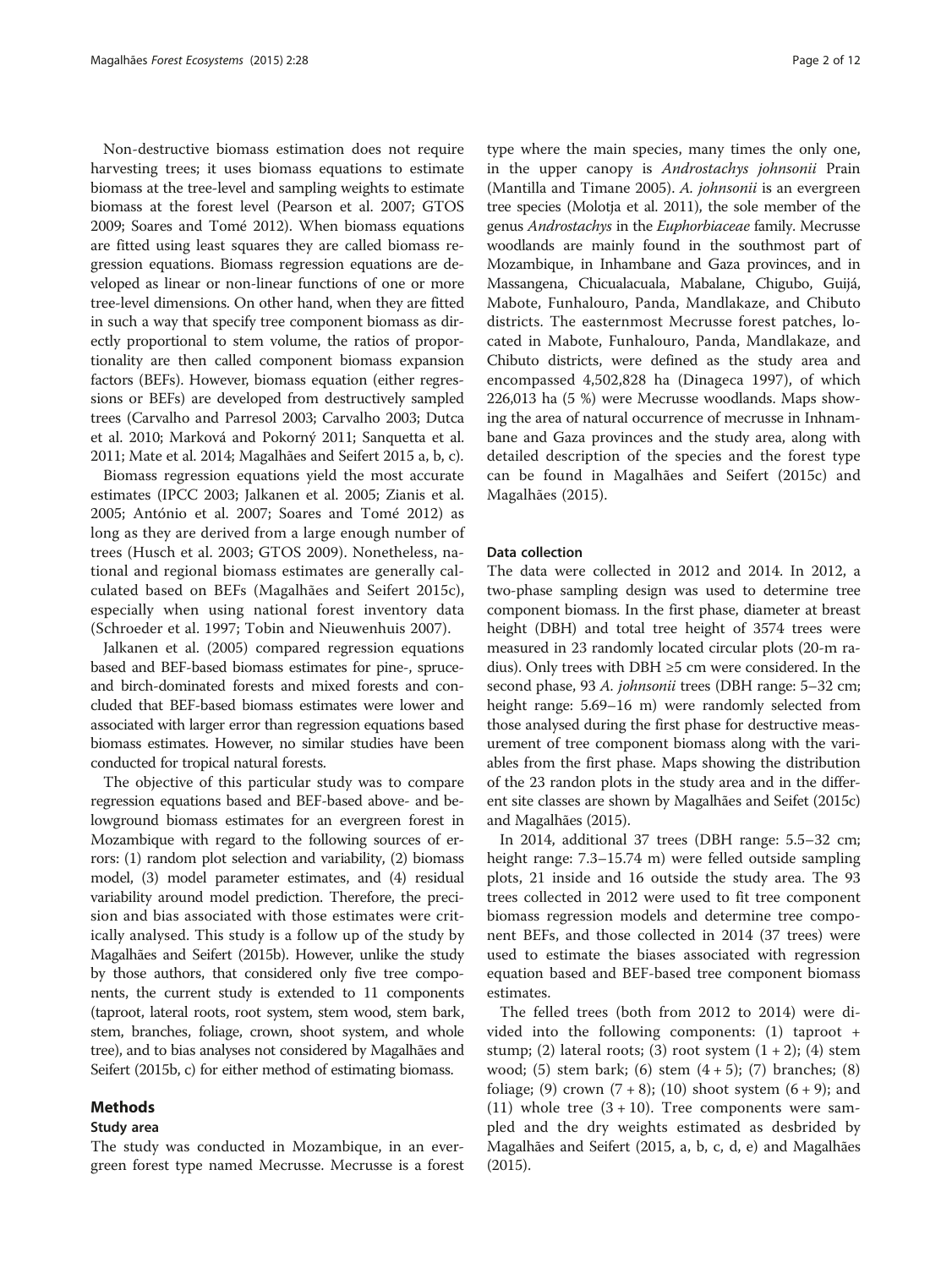## <span id="page-2-0"></span>Data processing and analysis Tree component biomass

The distinction between biomass regression equations (or simply regression equations) and biomass expansion factors (BEFs) may be confusing as BEF is a biomass equation (equation that yields biomass estimates), it is a regression through the origin of biomass on stem volume where, therefore, the BEF value is the slope. For clarity, in this study, biomass regression equations refer to the biomass equations where the regression coefficients are obtained using least squares (Montgomery and Peck [1982](#page-10-0)) such that the sum of squares of the difference between the observed and expected value is minimum (Jayaraman [2000](#page-10-0)), unlike BEF which is not obtained using least squares.

Biomass estimation typically requires estimation of tree components and total tree biomass (Seifert and Seifert [2014\)](#page-11-0). To ensure the additivity of minor component biomass estimates into major components and whole tree biomass estimates, minor component, major component and whole tree biomass models were fitted using the same regressors (Parresol [1999;](#page-10-0) Goicoa et al. [2011\)](#page-10-0). For this, first the best tree component and whole tree biomass regression equations were selected by running various possible linear regressions on combinations of the independent variables (DBH, tree height) and evaluating them using the following goodness of fit statistics: coefficient of determination  $(R^2)$ , standard deviation of residuals  $(S_{v,x})$ , mean residual (MR), and graphical analysis of residuals. The mean residual and the standard deviation of residuals were expressed as relative values, hereafter referred to as percent mean residual (MR (%)) and coefficient of variation of residuals ( $CV_r$  (%)), respectively, which are more revealing. The computation and interpretation of these fit statistics were previously described by Mayer [\(1941\)](#page-10-0), Gadow & Hui [\(1999](#page-10-0)), Ruiz-Peinado et al. ([2011](#page-11-0)), and Goicoa et al. ([2011](#page-10-0)).

Among the different model forms tested  $(Y = b_0 + b_1D^2)$ ,  $Y = b_0 + b_1 D^2 + b_2 H$  and  $Y = b_0 + b_1 D^2 H$ , where  $b_0$  and  $b_1$ are regression coefficients, D is the DBH and H is the tree height), the model form  $Y = b_0 + b_1 D^2 H$  was the best for 8 tree components and for the whole tree biomass, and the second best for the remaining tree components, as judged by the goodness of fit statistics described above. Therefore, to allow all tree components and whole tree biomass models to have the same regressors, and thus achieve additivity, this model form was generalized for all tree components and whole tree biomass models.

Linear weighted least squares were used to address heteroscedasticity. The weight functions were obtained by iteratively finding the optimal weight that homogenised the residuals and improved other fit statistics. Among the tested weight functions  $(1/D, 1/D^2, 1/DH, 1/D^2H)$ , the best weight function was found to be  $1/D^2H$  for all tree components and whole tree biomass models. Although

the selected weight function may not have been the best one among all possible weights, it was the best approximation found.

Linear models were preferred over nonlinear models because the procedure of enforcing additivity by using the same regressors is only applicable for linear models (Parresol [1999](#page-10-0); Goicoa et al. [2011\)](#page-10-0) and because the procedure of combining the error of the first and second sampling phases in double sampling (Cunia [1986a\)](#page-10-0) is limited to biomass regressions estimated by linear weighted least squares (Cunia [1986a](#page-10-0)).

The regression equation based and the BEF-based biomass of the c component of the  $k^{\text{th}}$  tree in the  $h^{\text{th}}$  plot  $(\hat{Y}_{hk})$  is determined by Eq. (1) and Eq. (2), respectively:

$$
\hat{Y}_{hk} = b_0 + b_1 D_{hk}^2 H_{hk} \tag{1}
$$

$$
\hat{Y}_{hk} = BEF_c \times v_{hk}
$$
\n
$$
= BEF_c \times \frac{\pi}{4} \times D_{hk}^2 \times H_{hk} \times ff
$$
\n(2)

where  $v_{hk}$  D<sub>hk</sub>and H<sub>hk</sub> represent stem volume, DBH and tree height of the  $k^{\text{th}}$  tree in the  $h^{\text{th}}$  plot, ff and BEF<sub>c</sub> represent the average Hohenadl form factor (0.4460) and tree component BEFs of A. johnsonii estimated by Magalhães and Seifert [\(2015c\)](#page-10-0).

Computing BEF-based biomass is similar to compute the biomass with a regression equation of tree compontent biomass on stem volume passing through the origin, where, therefore,  $b_0 = 0$  and  $b_1 = BEF_c$ . In fact, in ratio estimators, the ratio R (BEF value, in this case) is the regression slope when the regression line passes through the origin (Johnson [2000](#page-10-0)). Given that fact, Eqs. (1, 2) can be presented as one, in matrix form as follows:

$$
\hat{Y}_{hk} = bX_{hk} \tag{3}
$$

where  $b = [b_0 \quad b_1]$  and  $X_{hk} = [1 \quad D_h^2 H_{hk}]^T$  if  $b_0 \neq 0$ ; and  $b = \begin{bmatrix} 0 & b_1 \end{bmatrix} = BEF_c$  and  $X_{hk} = \begin{bmatrix} 0 & \frac{\pi}{4} \\ 0 & \frac{\pi}{4} \end{bmatrix}$ 4  $\begin{bmatrix} 0 & \frac{\pi}{4} D_{hk}^2 H_{hk} f \end{bmatrix}^T$  $=\frac{\pi}{4}D_{hk}^2H_{hk}f\!f$  if  $b_0$  = 0. <sup>T</sup> denotes matrix transpose.

The biomass of plot  $h(\hat{Y}_h)$  is estimated by summing the individual biomass  $(\hat{Y}_{hk})$  values of the  $n_h$  trees in plot h. Dividing  $\hat{Y}_h$  by plot size a gives biomass  $\hat{Y}$  on an area basis:

$$
\hat{Y} = \frac{\hat{Y}_h}{a} = \frac{b \sum_{k=1}^{nh} X_{hk}}{a}
$$
\n(4)

where  $k = 1, 2, ..., n_h$ , and  $h = 1, 2, ..., n_p$ ,  $n_p$  = number of plots in the sample, and  $n_h$  = number of trees in the  $h<sup>th</sup>$ plot.

Denoting 
$$
S_h = \frac{\sum_{k=1}^{nh} X_{hk}}{a}
$$
, Eq. (4) can be rewritten as: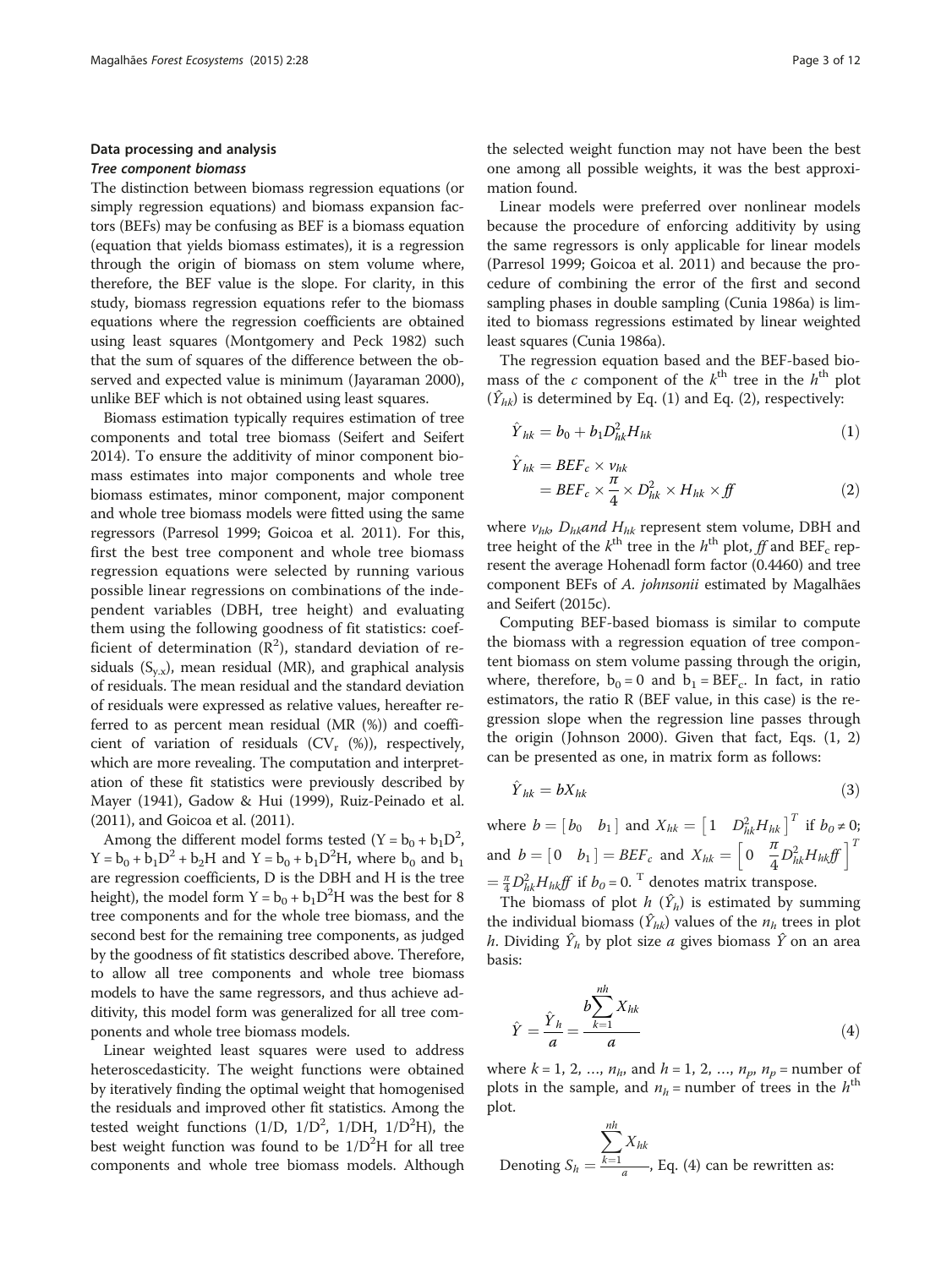$$
\hat{Y} = bS_h \tag{5}
$$

where  $S_h = [S_{h0} \quad S_{h1}]^T$ . Where  $S_{h0} = \frac{n_h}{a}$  and  $S_{h1} =$  $\sum$ nh  $\overline{k=1}$  $D^2_{hk} H_{hk}$ a if  $b_0 \neq 0$ ; and  $S_{h0} = 0$  and  $S_{h1} =$  $\sum$ nh  $\overline{k=1}$ π 4  $D^{2}_{hk}H_{hk}f\hspace{-8pt}/\,\,\hspace{0.25pt}$  $\frac{a}{\ln b_0} = 0$  in  $b_0 \neq 0$ ; and  $b_{h0} = 0$  and  $b_{h1} = \frac{a}{a}$ 

The biomass stock  $\overline{Y}$  (average biomass per hectare) is estimated by summing the biomass  $\hat{Y}$  of each plot (area basis) and dividing it by the number of plots  $n_p$ :

$$
\bar{Y} = \frac{bS_h}{n_p} \tag{6}
$$

Now, denoting  $Z = \frac{S_h}{n_p}$ , Eq. (6) can be rewritten as follows:

$$
\bar{Y} = bZ \tag{7}
$$

where  $Z = [Z_0 \ Z_1]^T$  if  $b_0 \neq 0$ ; and  $Z = [0 \ Z_1]^T = Z_1$ if  $b<sub>0</sub> = 0$ .

Recall that  $b$  is the row vector of the estimates from the second sampling phase (regression coefficients or BEF values), and Z is the column vector of the estimates from the first phase.

Eqs. [\(2, 3](#page-2-0), [4](#page-2-0), 5, 6, 7) were applied to estimate biomass stock of each tree component and whole tree.

Biomass stock [Eq. (7)] is estimated by combining the estimates of the first and second phases (Z and b, respectively). Two main sources of error must be accounted for in this calculation, that resulting from plot-level variability (first sampling phase) and that from biomass equation: either regression or BEF equation (second phase).

Cunia [\(1965, 1986a](#page-10-0), [1986b](#page-10-0), [1990\)](#page-10-0) demonstrated that the total variance of  $\bar{Y}$  (mean biomass per hectare) can be estimated by Eq. (8):

$$
VARt = VAR1 + VAR2
$$
  
=  $b \times S_{ZZ} \times bT + Z \times S_{bb} \times ZT$  (8)

where  $VAR<sub>1</sub>$  and  $VAR<sub>2</sub>$  are variance components from the first and second sampling phases, respectively;  $S_{zz}$ represents the variance–covariance matrix of vector  $Z^{\widetilde{T}}$ ; and  $S_{bb}$  represents the variance–covariance matrix of vector *b*. For this specific case,  $S_{bb}$  and  $S_{zz}$  are given in Eqs. (9, 10):

$$
S_{bb} = \begin{bmatrix} S_{b_0 b_0} & S_{b_0 b_1} \\ S_{b_0 b_1} & S_{b_1 b_1} \end{bmatrix}
$$
 (9)

$$
S_{zz} = \begin{bmatrix} S_{z_0 z_0} & S_{z_0 z_1} \\ S_{z_0 z_1} & S_{z_1 z_1} \end{bmatrix}
$$
 (10)

where  $S_{b_i b_j}$  = covariance of  $b_i$  and  $b_j$ ,  $S_{b_i b_i}$  = variance of  $\sum_{p}$ 

$$
\tilde{S}_{z_iz_i} = \frac{\sum (S_{hi} - \overline{S}_i) (S_{hj} - \overline{S}_j)}{\sum (z_{hi} - \overline{S}_i)}
$$

 $b_i$ ,  $S_{z_i z_j}$  =  $\left(n_p-1\right)n_p$ = covariance of  $Z_i$  and  $Z_j$ , and  $S_{z_iz_i}$  = variance of  $Z_i$ .

Note that if  $b_0 = 0$  (and then  $b_1 = \text{BEF}_c$ ),  $S_{b_i b_i} = 0$  and  $S_{z_iz_j} = 0$ , therefore,  $S_{bb} = S_{b_1b_1}$  and  $S_{zz} = S_{z_1z_1}$ . Consequentely,  $VAR_t = BEF_c \times$  $\times S_{Z_1Z_1} \times BEF_c + Z_1 \times S_{b_1b_1} \times Z_1$ which is equal to:

$$
VAR_t = BEF_c^2 \times S_{Z_1Z_1} + Z_1^2 \times S_{b_1b_1}
$$
 (11)

The square roots of Eqs. (8, 11) are the total standard errors (SE) of  $\overline{Y}$ , the square roots of the first components of Eqs. (8, 11) are the SEs of the first phase, and the square roots of the second components of the same equations are the SEs of the second phase of the relevant methods of estimating biomass stock.

In this study, the error of  $\bar{Y}$  of the first and second sampling phases, and of both phases combined is expressed as the percent SE of the relevant phase or both phases combined, obtained by dividing the relevant SE by  $\bar{Y}$  and multiplying by 100. However, in some cases, the error is expressed as the variance of  $\overline{Y}$ , especially where the proportional influence of a particular source of error needs to be known, because, unlike the SEs, the variances of the first and second phases are additive (sum to total variance) (Cunia [1990](#page-10-0)).

As said previously, the error of the first sampling phase results from random plot selection and variability, and that from the second phase results from biomass model (either regression or BEF model). McRoberts and Westfall [\(2015\)](#page-10-0), Henry et al. [\(2015\)](#page-10-0), Temesgen et a.l ([2015\)](#page-11-0), and Picard et al. [\(2014](#page-11-0)) distinguish four sources of errors (surrogate of uncertainty) in model prediction: (1) model misspecification (also known as statistical model; i.e.: error due to model selection (Cunia [1986a](#page-10-0))), (2) uncertainty in the values of independent variables, (3) uncertainty in the model parameter estimates, and (4) residual variability around model prediction.

The first source of error in model prediction arises from the fact that changing the model will generally change the estimates. Here, this error is expected to be negligible as, in general, the predictors explained a large portion of the variation in biomass and because the models were associated to a small error (CVr) (Table [1](#page-4-0)). In fact, according to Cunia [\(1986a\)](#page-10-0) and McRoberts and Westfall ([2015\)](#page-10-0), when the statistical model used fits reasonably well the sample data, the statistical model error is generally small and can be ignored. The second source of error is quantified by Magalhães and Seifert [\(2015b](#page-10-0)). The third source of error is expressed by the parameter variancecovariance matrix,  $S_{bb}$ . In this study, this source of error is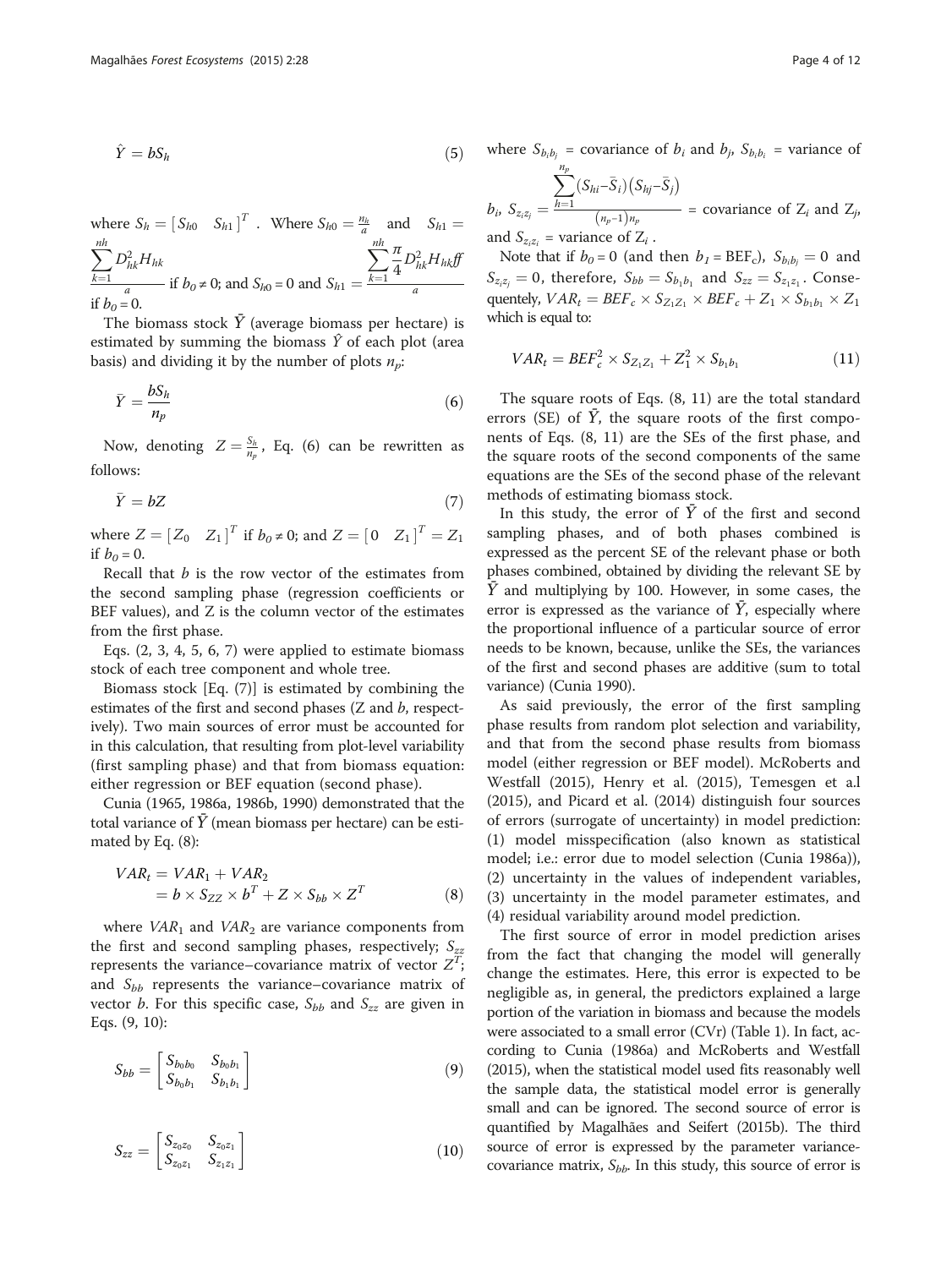<span id="page-4-0"></span>

|  |  | <b>Table 1</b> Regression coefficients ( $\pm$ SE), BEF values ( $\pm$ SE) and the fit statistics for each tree component and for total biomass |  |  |  |  |  |  |  |  |  |  |  |  |  |
|--|--|-------------------------------------------------------------------------------------------------------------------------------------------------|--|--|--|--|--|--|--|--|--|--|--|--|--|
|--|--|-------------------------------------------------------------------------------------------------------------------------------------------------|--|--|--|--|--|--|--|--|--|--|--|--|--|

| #              | Tree component         | $b_0$ ( $\pm$ SE)                      | $b_1$ ( $\pm$ SE) or BEF (Mg m <sup>-3</sup> ) ( $\pm$ SE) | $R^2$ (%) | $S_{y.x}$ (Kg) | CVr (%) | MR (%)    |
|----------------|------------------------|----------------------------------------|------------------------------------------------------------|-----------|----------------|---------|-----------|
|                | Regression model       |                                        |                                                            |           |                |         |           |
|                | Taproot + stump        | 1.3122 (±36.69 %) <sup>b</sup>         | 0.0045 $(\pm 4.44 \%)^c$                                   | 87.93     | 7.94           | 33.57   | 1.1612    |
| 2              | Lateral roots          | $-1.0600 \ (\pm 43.02 \ \%)^a$         | 0.0051 $(\pm 3.92\%)^c$                                    | 91.09     | 8.05           | 33.47   | 1.7376    |
| 3              | Root system $(1 + 2)$  | 0.2522 $(\pm 251.15\%)^{ns}$           | 0.0097 (±2.06 %) <sup>c</sup>                              | 95.00     | 9.59           | 20.10   | $-0.0709$ |
| 4              | Stem wood              | 0.6616 $(\pm 173.08\%)^{ns}$           | 0.0251 $(\pm 1.59\%)^c$                                    | 97.52     | 19.66          | 15.84   | 0.0871    |
| 5              | Stem bark              | 0.1895 (±186.28 %) <sup>ns</sup>       | 0.0028 $(\pm 3.57 \%)^c$                                   | 84.41     | 4.97           | 34.97   | 0.2638    |
| 6              | Stem $(4+5)$           | 0.8511 (±147.84 %) <sup>ns</sup>       | 0.0279 (±1.79 %) <sup>c</sup>                              | 97.58     | 21.89          | 15.83   | 0.1029    |
| 7              | <b>Branches</b>        | $-0.4569$ (±332.74 %) <sup>ns</sup>    | 0.0114 $(\pm 5.26\%)^c$                                    | 82.14     | 27.54          | 49.55   | 0.7460    |
| 8              | Foliage                | 0.7602 $(\pm 15.85\%)^c$               | 0.0004 $(\pm 10.00\%)^c$                                   | 49.41     | 1.86           | 66.21   | 1.5472    |
| 9              | Crown $(7+8)$          | 0.3033 ( $\pm$ 515.66 %) <sup>ns</sup> | 0.0118 (±5.08 %) <sup>c</sup>                              | 82.36     | 25.11          | 43.01   | $-0.3190$ |
| 10             | Shoot system $(6 + 9)$ | 1.1544 (±149.39 %) <sup>ns</sup>       | 0.0398 (±1.51 %) <sup>c</sup>                              | 97.75     | 31.07          | 15.80   | $-0.0364$ |
| 11             | Whole tree $(3 + 10)$  | 1.4066 (±156.29 %) <sup>ns</sup>       | 0.0494 (±1.62 %) <sup><math>\text{C}</math></sup>          | 97.64     | 34.92          | 14.29   | $-0.0440$ |
| BEF model      |                        |                                        |                                                            |           |                |         |           |
| 1              | Taproot + stump        | 0.0000                                 | 0.1407 $(\pm 3.53\%)^c$                                    | 80.96     | 8.34           | 35.26   | 4.3080    |
| 2              | Lateral roots          | 0.0000                                 | 0.1162 $(\pm 4.43\%)^c$                                    | 80.11     | 10.75          | 44.70   | 2.7686    |
| 3              | Root system $(1 + 2)$  | 0.0000                                 | 0.2569 (±2.66 %) <sup>c</sup>                              | 92.36     | 11.49          | 24.08   | 3.6116    |
| 4              | Stem wood              | 0.0000                                 | 0.6569 $(\pm 1.04\%)^c$                                    | 98.54     | 16.72          | 13.48   | 0.0755    |
| 5              | Stem bark              | 0.0000                                 | 0.0765 $(\pm 3.81 \%)^c$                                   | 77.52     | 5.10           | 35.92   | 5.5460    |
| 6              | Stem $(4+5)$           | 0.0000                                 | 0.7334 (±0.95 %) <sup>c</sup>                              | 98.85     | 18.77          | 13.57   | 0.0600    |
| $\overline{7}$ | <b>Branches</b>        | 0.0000                                 | 0.2928 $(\pm 5.20\%)^c$                                    | 74.54     | 29.10          | 52.35   | 2.7087    |
| 8              | Foliage                | 0.0000                                 | 0.0242 $(\pm 10.60\%)^c$                                   | 36.17     | 2.93           | 104.21  | 2.7751    |
| 9              | Crown $(7+8)$          | 0.0000                                 | 0.3170 (±5.05 %) <sup>c</sup>                              | 76.34     | 28.89          | 49.48   | 2.7138    |
| 10             | Shoot system $(6 + 9)$ | 0.0000                                 | 1.0504 (±1.65 %) <sup>c</sup>                              | 95.05     | 36.61          | 18.61   | 4.6507    |
| 11             | Whole tree $(3 + 10)$  | 0.0000                                 | 1.3072 $(\pm 1.71 \%)^c$                                   | 95.06     | 45.67          | 18.69   | 4.4466    |

SE standard error (%), "<sup>c</sup>" = significant at α = 0.001; "<sup>b</sup>" = significant at α = 0.01; "<sup>a</sup>" = significant at α = 0.05; *ns =* not statistically significant at α = 0.05; the major components and their values are indicated in bold font

expressed by the standard errors of the regression parameters or of the BEF values, as they are the square roots of the respective variances obtained from the variance-covariance matrix,  $S_{bb}$ . The fourth source (residual variability around model prediction) is here expressed as coefficient of variation of residuals (CVr), as it measures the dispersion between the observed and the estimated values of the model, indicates the error that the model is subject to when is used for predicting the dependent variable.

Therefore, the methods of estimating biomass under study (regression and BEF models) were compared with regard to the following sources of errors: (1) random plot selection and variability, (2) biomass model, (3) model parameter estimates, and (4) residual variability around model prediction. The first constitutes the error of the first sampling phase and the second constitutes the error of the second phase which incorporates the third and fourth source of errors.

The percent biases resulting from regression equation based and from BEF-based estimates were determined by Eq. (12) using an independent sample of 37 trees (trees not included in fitting the models):

$$
Bias(\%) = \frac{\sum PB_k - \sum OB_k}{\sum PB_k} \times 100 \tag{12}
$$

where  $PB<sub>k</sub>$  and  $OB<sub>k</sub>$  represent, respectively, the predicted and observed biomass of the  $c$  compontent of the  $k<sup>th</sup>$  tree.

As described above, the regression-based biomass is estimated by the model form  $Y = b_0 + b_1 D^2 H$  [kg] and the BEF-based one is estimated by  $Y = BEF \times v_{hk} = \frac{\pi}{4} \times D^2$  $H \times ff$  [Mg], which is equal to  $Y = \frac{\pi}{4} \times D^2 H \times ff \times 1000$ [kg], where as  $v_{hk}$  and H are expressed in m<sup>3</sup> and m, respectively, D must be converted to m, which makes BEF-based biomass (in kg) to be estimated as  $Y = \frac{\pi}{40000} \times D^2$  $H \times ff \times 1000 = \frac{\pi}{40} \times D^2 H \times ff$  if D is expressed in cm.

From Table 1 it can be seen that 8 out of the 11 regression equations have their intercepts not statistically siginicant at  $\alpha$  = 0.05; therefore, the regression equation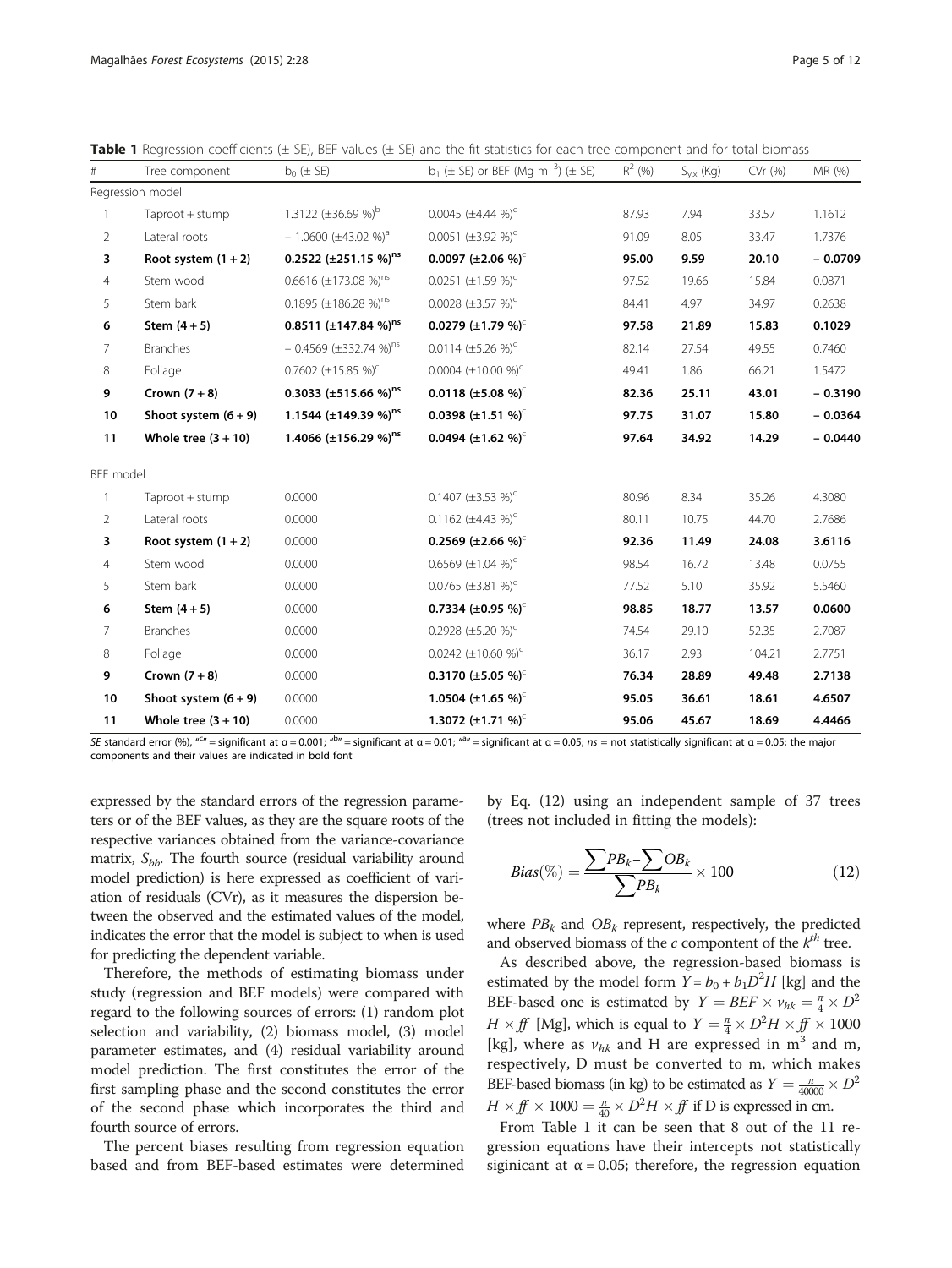<span id="page-5-0"></span>can be generelized as  $Y = b_1 D^2 H$  [kg] and the BEF model as  $Y = \tilde{b}_1 D^2 H$  [kg], where  $\tilde{b}_1 = \frac{BEF \times \pi \times ff}{40}$ . Thus, to estimate the percentual difference between regression-based and BEF-based biomasses at a given D $^2$ H,  $b_{\rm \scriptscriptstyle I}$  and  $\tilde{b}_{\rm \scriptscriptstyle I}$ were contrasted; i.e.: the percentual magnitude of  $\tilde{b}_1$  in relation to  $b_1$  was taken as an indicative of how the different models (regression and BEF models) estimate biomass from a given D<sup>2</sup>H. Additionally, the average  $b_1$  and  $\tilde{b}_1$  for all components at given D<sup>2</sup>H were compared using Student's t-test.

Furthermore, the estimation errors (defined as the percentual difference between predicted and observed biomass values) of the individual trees from 2014 for each method of estimating biomass were plotted against those trees'  $D^2H$ to evaluate the under or overestimation associated to each method. Farther, the average errors at given  $D^2H$  per tree (for each method) were compared using Student's t-test. All the statistical analyses were performed at  $\alpha$  = 0.05.

## Results

For all tree components and whole tree, except foliage, the variation of biomass explained by predictor variable(s) ranged 82.14 to 97.75 % for regression models and from 74.54 to 98.85 % for BEF models (Table [1](#page-4-0)). In general, the variation of biomass explained by the predictor variable(s) was larger in regression models than in BEF ones, except for stem and stem wood (Table [1\)](#page-4-0). Less than half of the variation of foliage biomass was explained by the predictor variable(s). All tree components presented non-significant MRs. The plots of the residuals presented no particular trend (refer to Magalhães and Seifert ([2015a](#page-10-0), [b](#page-10-0))); the cluster of points was contained in a horizontal band, with the residuals evenly distributed under and over the axis of abscissas, meaning that there were not model defects.

The errors due to model parameter estimates (SE) and those due to residual variability around model prediction

(CVr) are larger for BEF models, except for stem and stem wood components.

The regression equation based biomass stocks estimates were relatively larger than the BEF-based ones, except for foliage (Table 2). For example, the regression equation based BGB, AGB and whole tree biomass stocks were 7.7, 8.5 and 8.3 % larger than the BEF-based ones. However, the proportion of the whole tree biomass allocated to each tree component is similar in either method; for instance, BGB, stem, and crown biomass accounted for 20, 56 and 24 %, respectively, to whole tree biomass for both methods. The property of additivity is achieved in both methods, for the whole tree biomass and for all major tree components. This is so because for each particular method (regression or BEF), all tree component models used the same predictors (DBH and H for regression and stem volume for BEF models).

Overall, the percent SEs of the first sampling phase (error resulting from plot selection and variability) of the BEF-based biomass estimates were slightly and sometimes nigligibly larger than those obtained using regression equations (Table [3\)](#page-6-0), except for 2 tree components (lateral roots and branches) where the percent SEs were relatively smaller. In the second sampling phase considerable differences in percent SEs were found; BEF-based estimates exhibited smaller percent SE in 6 tree components and larger ones in the remaining five. The total percent SEs (both phases combined) were also negligibly different between the two methods of estimating biomass stocks, except for foliage where a substantial difference was observed. Although, the average tree component biomasses obtained by either method were slightly different (Table 2), they fell in the 95 % confidence interval of any method (Table [3](#page-6-0)).

The percent SE of the first phase is a result of plot selection and variability, and that of the second phase is a result of biomass models (either regression or BEF models).

Table 2 Regression equations based and BEF-based tree component biomass

| $\#$           | Tree component         | Regression equation based biomass (Mg $ha^{-1}$ ) | BEF-based biomass (Mg ha <sup>-1</sup> ) |
|----------------|------------------------|---------------------------------------------------|------------------------------------------|
|                | Taproot + stump        | 16.8211                                           | 16.4818                                  |
| 2              | Lateral roots          | 15.7750                                           | 13.6174                                  |
| 3              | Root system $(1 + 2)$  | 32.5961                                           | 30.0992                                  |
| 4              | Stem wood              | 84.7881                                           | 76.9789                                  |
| 5              | Stem bark              | 9.7662                                            | 8.9609                                   |
| 6              | Stem $(4+5)$           | 94.5543                                           | 85.9398                                  |
| $\overline{7}$ | <b>Branches</b>        | 37.5688                                           | 34.3077                                  |
| 8              | Foliage                | 2.3322                                            | 2.8375                                   |
| 9              | Crown $(7+8)$          | 39.9010                                           | 37.1452                                  |
| 10             | Shoot system $(6 + 9)$ | 134.4553                                          | 123.0850                                 |
| 11             | Whole tree $(3 + 10)$  | 167.0517                                          | 153.1841                                 |

The major components and their values are indicated in bold font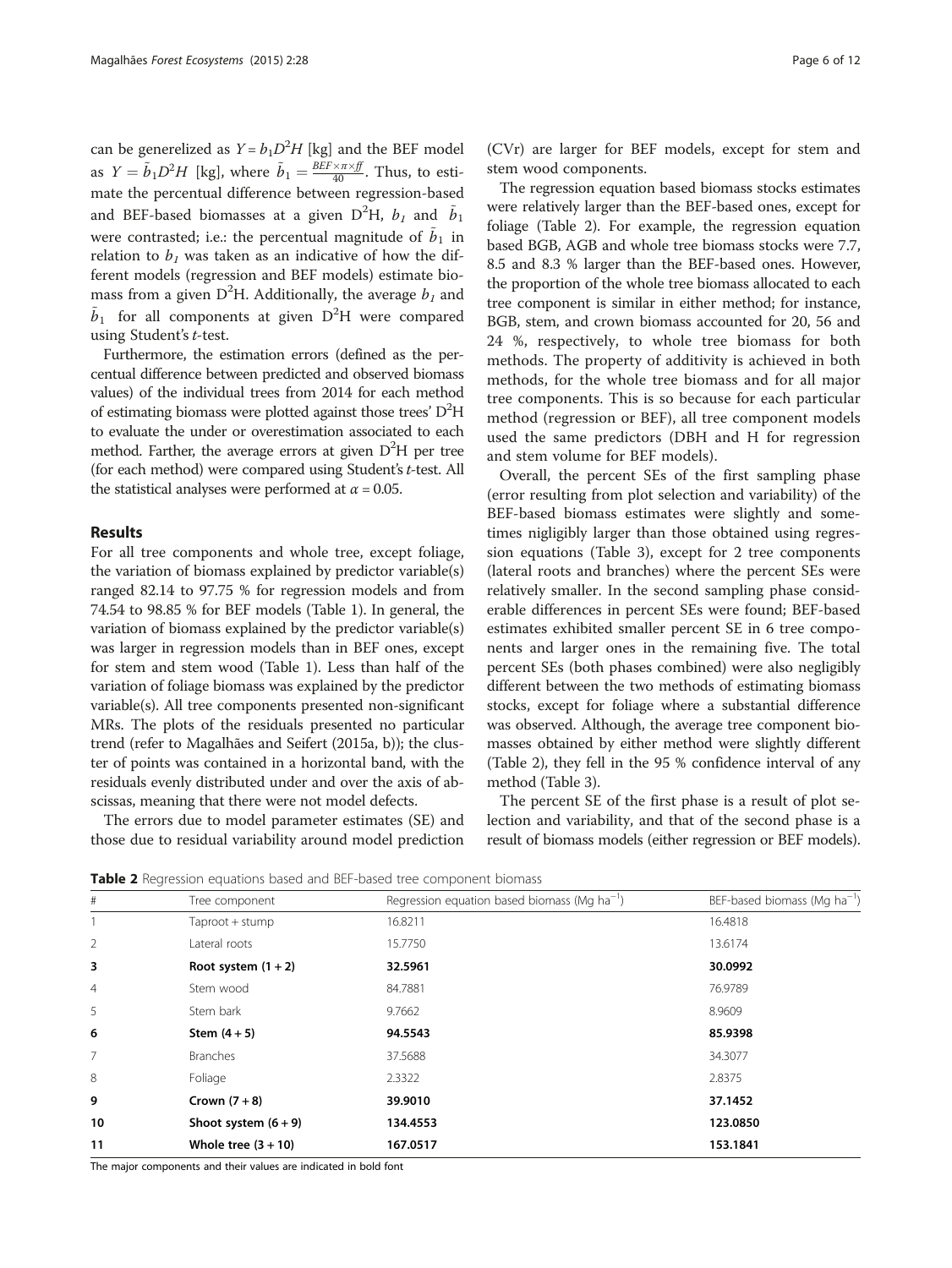<span id="page-6-0"></span>Table 3 Absolute standard errors (Mg ha<sup>-1</sup>), percent standard errors, and 95 % confidence limits of the estimates of tree component biomass stocks for each sampling phase using regression equations and BEFs

| #              | Tree component                                               | SE <sub>1</sub> | SE <sub>2</sub> | $SE_{t}$ | $SE1$ (%) | $SE2$ (%) | $SE_{t}$ (%) | 95 % CI (Mg ha <sup>-1</sup> ) | 95 % CI (%) |
|----------------|--------------------------------------------------------------|-----------------|-----------------|----------|-----------|-----------|--------------|--------------------------------|-------------|
|                | Measures of precision for regression equations based biomass |                 |                 |          |           |           |              |                                |             |
| -1             | Taproot + stump                                              | 0.7188          | 0.5592          | 0.9107   | 4.2733    | 1.8587    | 5.4139       | ±1.8214                        | ±10.8279    |
| $\overline{2}$ | Lateral roots                                                | 0.7837          | 0.5308          | 0.9465   | 4.9680    | 1.7861    | 6.0003       | ±1.8931                        | ±12.0005    |
| 3              | Root system $(1 + 2)$                                        | 1.4838          | 0.7357          | 1.6562   | 4.5520    | 1.6607    | 5.0809       | ±3.3124                        | ±10.1618    |
| 4              | Stem wood                                                    | 3.8593          | 1.3301          | 4.0821   | 4.5517    | 2.0867    | 4.8145       | ±8.1642                        | ±9.6289     |
| 5              | Stem bark                                                    | 0.4392          | 0.4069          | 0.5987   | 4.4976    | 1.6952    | 6.1308       | ±1.1975                        | ±12.2616    |
| 6              | Stem $(4+5)$                                                 | 4.2984          | 1.4616          | 4.5401   | 4.5460    | 2.2593    | 4.8016       | ±9.0802                        | ±9.6032     |
| 7              | <b>Branches</b>                                              | 1.7476          | 1.7660          | 2.4845   | 4.6516    | 8.3019    | 6.6133       | ±4.9691                        | ±13.2266    |
| 8              | Foliage                                                      | 0.1024          | 0.1399          | 0.1734   | 4.3902    | 0.8396    | 7.4346       | ±0.3468                        | ±14.8692    |
| 9              | Crown $(7+8)$                                                | 1.8166          | 1.8168          | 2.5692   | 4.5527    | 8.2723    | 6.4389       | ±5.1383                        | ±12.8777    |
| 10             | Shoot system $(6 + 9)$                                       | 6.1150          | 2.0033          | 6.4348   | 4.5480    | 2.9849    | 4.7858       | ±12.8695                       | ±9.5716     |
| 11             | Whole tree $(3 + 10)$                                        | 7.5988          | 2.5537          | 8.0164   | 4.5487    | 3.9039    | 4.7988       | ±16.0328                       | ±9.5975     |
|                | Measures of precision for BEF-based biomass                  |                 |                 |          |           |           |              |                                |             |
| 1              | Taproot + stump                                              | 0.7565          | 0.5818          | 0.9543   | 4.5898    | 3.5300    | 5.7903       | ±1.9087                        | ±11.5805    |
| 2              | Lateral roots                                                | 0.6250          | 0.6029          | 0.8684   | 4.5898    | 4.4277    | 6.3773       | ±1.7369                        | ±12.7546    |
| 3              | Root system $(1 + 2)$                                        | 1.3815          | 0.7996          | 1.5962   | 4.5898    | 2.6566    | 5.3031       | ±3.1924                        | ±10.6062    |
| 4              | Stem wood                                                    | 3.5331          | 0.8015          | 3.6229   | 4.5898    | 1.0411    | 4.7064       | ±7.2458                        | ±9.4127     |
| 5              | Stem bark                                                    | 0.4113          | 0.3418          | 0.5348   | 4.5898    | 3.8147    | 5.9680       | ±1.0696                        | ±11.9361    |
| 6              | Stem $(4+5)$                                                 | 3.9444          | 0.8141          | 4.0276   | 4.5898    | 0.9473    | 4.6865       | ±8.0551                        | ±9.3730     |
| 7              | <b>Branches</b>                                              | 1.5746          | 1.7159          | 2.3289   | 4.5898    | 5.0015    | 6.7883       | ±4.6578                        | ±13.5766    |
| 8              | Foliage                                                      | 0.1302          | 0.3008          | 0.3278   | 4.5898    | 10.6013   | 11.5522      | ±0.6556                        | ±23.1044    |
| 9              | Crown $(7+8)$                                                | 1.7049          | 1.8741          | 2.5335   | 4.5898    | 5.0452    | 6.8206       | ±5.0670                        | ±13.6412    |
| 10             | Shoot system $(6 + 9)$                                       | 5.6493          | 2.0288          | 6.0025   | 4.5898    | 1.6483    | 4.8767       | ±12.0051                       | ±9.7535     |
| 11             | Whole tree $(3 + 10)$                                        | 7.0308          | 2.6231          | 7.5041   | 4.5898    | 1.7124    | 4.8988       | ±15.0083                       | ±9.7975     |

Subscripts 1 and 2 indicate the first and second sampling phases, respectively; subscript t indicates the total standard error (SE) for a given component; the major components and their values are indicated in bold font

From Table [4,](#page-7-0) it is noted that for both methods, the percentage of the total error (as total variance) attributed to first phase (plot selection) is larger than that attributed to second phase (biomass models), except for the foliage, branches and crown. The percentage of the total error (as total variance) attributed to BEF models is larger than that attributed to regression models in all tree components, except for stem wood, stem bark and stem (stem bark + stem wood). The percentage of the total error (as total variance) attributed to BEF model for stem wood and stem is more than twice as small as that attributed to regression model.

The BEF-based biomass estimates were found to be more biased than the regression-based ones in 6 out of 11 tree components (Table [5](#page-7-0)). Overall, regression equation based biomasses tended to be larger than the observed biomasses and the BEF-besed ones tended to be smaller than the observed ones. As expected, the percent biases for stem wood and stem BEF-based biomass are considerably smaller than those from regression based ones. Recall that BEF models for stem wood and stem were found to be associated to larger  $\mathbb{R}^2$ , smaller percentage of total error (as variance) attributed to biomass model, smaller errors due to model parameter estimates and smaller errors due to residual variability around model prediction than the regression models.

It was found that at a given  $D^2H$ , the regression-based biomass estimates tended to be considerably larger than the BEF-based ones (Table [6\)](#page-8-0), supporting the finding from Table [2.](#page-5-0) However, it is worth mentioning that the percentual difference between the regression-based and BEF-based biomass estimates at a given  $D^2H$  for taproot + stump, lateral roots, and foliage are overestimated, as for those components the intercepts are statistically significant and then should not be removed from the model. For example, it was expected the regression-based biomass estimate at a given  $D^2H$  for the taproot + stump to be larger than the BEF-based one, therefore in accordance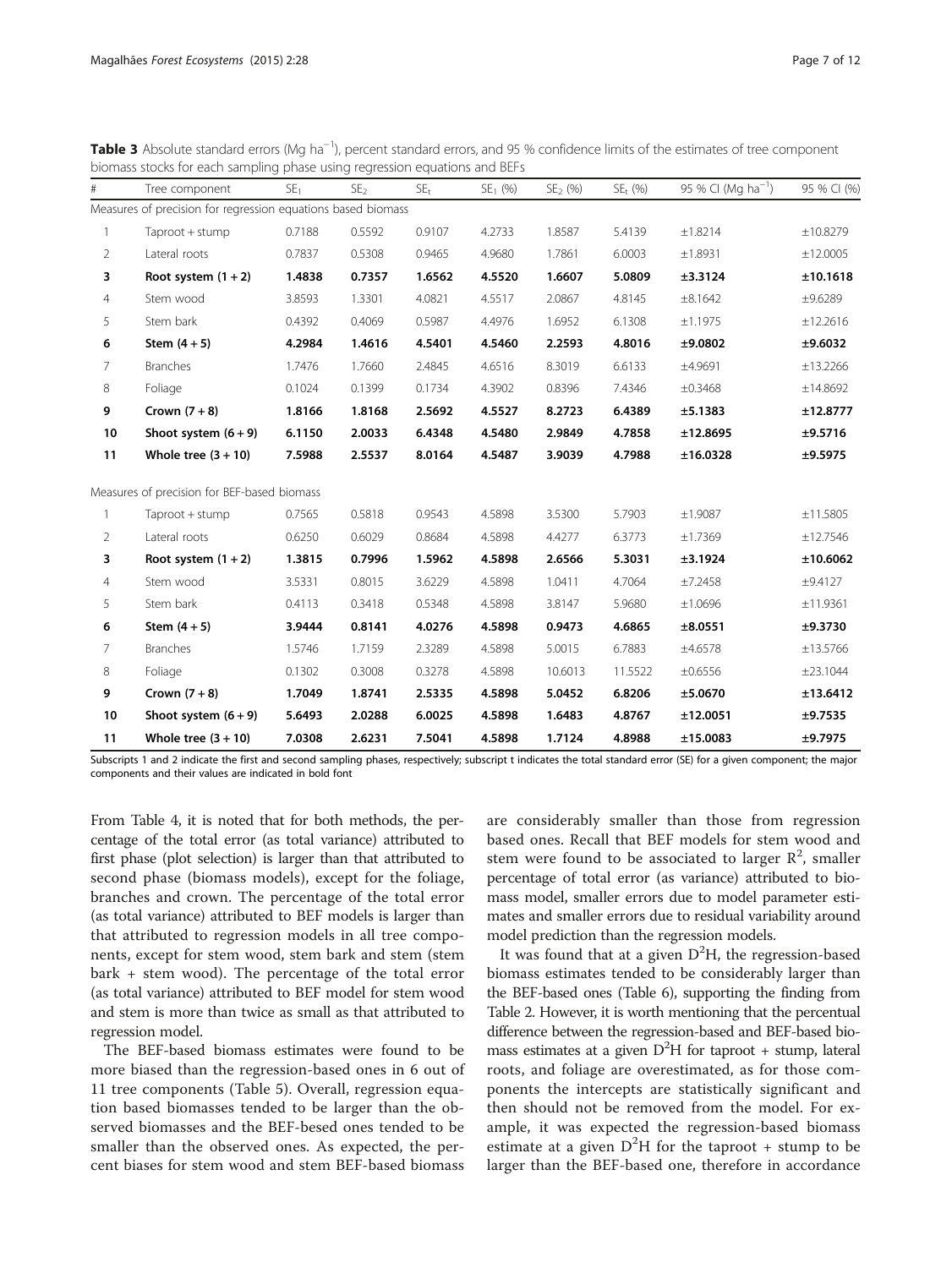|    |                              | Regression equation based biomass                                                           |                                                                                | BEF-based biomass                                                                           |                                                                         |
|----|------------------------------|---------------------------------------------------------------------------------------------|--------------------------------------------------------------------------------|---------------------------------------------------------------------------------------------|-------------------------------------------------------------------------|
| #  | Tree component               | Percentage of variance attributed<br>to the first phase (plot selection<br>and variability) | Percentage of variance<br>attributed to the second<br>phase (regression model) | Percentage of variance attributed<br>to the first phase (plot selection<br>and variability) | Percentage of variance<br>attributed to the second<br>phase (BEF model) |
|    | Taproot + stump              | 62                                                                                          | 38                                                                             | 63                                                                                          | 37                                                                      |
| 2  | Lateral roots                | 69                                                                                          | 31                                                                             | 52                                                                                          | 48                                                                      |
| 3  | Root system $(1 + 2)$        | 80                                                                                          | 20                                                                             | 75                                                                                          | 25                                                                      |
| 4  | Stem wood                    | 89                                                                                          | 11                                                                             | 95                                                                                          | 5                                                                       |
| 5  | Stem bark                    | 54                                                                                          | 46                                                                             | 59                                                                                          | 41                                                                      |
| 6  | Stem $(4+5)$                 | 90                                                                                          | 10                                                                             | 96                                                                                          | 4                                                                       |
|    | <b>Branches</b>              | 49                                                                                          | 51                                                                             | 46                                                                                          | 54                                                                      |
| 8  | Foliage                      | 35                                                                                          | 65                                                                             | 16                                                                                          | 84                                                                      |
| 9  | Crown $(7+8)$                | 50                                                                                          | 50                                                                             | 45                                                                                          | 55                                                                      |
|    | 10 Shoot system $(6 +$<br>9) | 90                                                                                          | 10                                                                             | 89                                                                                          | 11                                                                      |
| 11 | Whole tree $(3 + 10)$        | 90                                                                                          | 10                                                                             | 88                                                                                          | 12                                                                      |

<span id="page-7-0"></span>**Table 4** Percentage of total error (as variance) attributed to each sampling phase

The major components and their values are indicated in bold font

to the Table [2](#page-5-0) (yielding a negative difference); however, the exclusion of the intercept caused the BEF-based biomass estimate at a given  $\mathrm{D}^2\mathrm{H}$  to be larger, causing a positive difference. Accordingly, the really differences between the regression-based and the BEF-based biomass estimates at a given  $D^2H$  for lateral roots and foliage are smaller than those presented in the Table [6.](#page-8-0) Using Student's t-test the average biomass estimates by each method at a given  $D^2H$  are found to be statistically different (p-value  $= 0.01$ ).

The estimation errors per tree plotted against the respective  $D^2H$  values (Fig. [1](#page-8-0)) for the whole tree show that the positive and negative errors of regression model cancel each other, tending to average zero; in fact, the Student's  $t$ test showed that the average percent error (1.34 %) is not

Table 5 Comparision of bias between regression equation based and BEF-based biomass estimates

| #             | Tree component         | Bias $(\%)^a$ | Bias (%) <sup>b</sup> |
|---------------|------------------------|---------------|-----------------------|
|               | Taproot + stump        | $-3.3436$     | $-5.6745$             |
| $\mathcal{L}$ | Lateral roots          | $-3.3643$     | 13.8733               |
| 3             | Root system $(1 + 2)$  | $-3.3540$     | 4.1660                |
| 4             | Stem wood              | 10.0738       | 1.3651                |
| 5             | Stem bark              | $-9.3876$     | $-1.4220$             |
| 6             | Stem $(4+5)$           | 8.9983        | 0.3591                |
| 7             | <b>Branches</b>        | $-9.4311$     | 0.7147                |
| 8             | Foliage                | $-23.2792$    | $-81.7205$            |
| 9             | Crown $(7+8)$          | - 10.0298     | $-2.8493$             |
| 10            | Shoot system $(6 + 9)$ | - 2.5149      | 5.7208                |
| 11            | Whole tree $(3 + 10)$  | $-2.6778$     | 5.4193                |
|               |                        |               |                       |

Superscripts a and b indicate biases related to regression equations based and BEF-based biomass estimates, respectively; the major components and their values are indicated in bold font

statistical different from zero (p-value  $= 0.51$ ). On the other hand, the plot of the errors show that the BEF model underestimates the biomass, a finding confirmed by Student's t-test (average error =  $-8.60$ , p-value = 0.0007).

## **Discussion**

This study compares two commonly used methods of estimating tree and forest biomass: regression equations and biomass expansion factors. This is a unique study for many reasons: (1) the precision and bias associated with each method of estimating biomass are critically compared; the errors associated with biomass estimates are rarely evaluated carefully (Chave et al. [2004](#page-10-0)); (2) the comparison involved 11 tree components, including BGB, which is rarely studied (GTOS [2009\)](#page-10-0); (3) in turn, BGB was divided into 2 root components: taproot and lateral roots.

Many biomass studies include only AGB not breakdown in further components (e.g. Overman et al. [1994](#page-10-0); Grundy [1995](#page-10-0); Eshete and Ståhl [1998;](#page-10-0) Pilli et al. [2006;](#page-11-0) Salis et al. [2006](#page-11-0); Návar-Cháidez [2010](#page-10-0); Suganuma et al. [2012](#page-11-0); Sitoe et al. [2014](#page-11-0); Mason et al. [2014\)](#page-10-0), ignoring the fact that different tree components have distinguished uses and decomposition rates, affecting differently the storage time of carbon and nutrients (Magalhães and Seifert [2015a\)](#page-10-0). Aware of that, here, the AGB is divided into 6 tree components (foliage, branches, crown, stem wood, stem bark, and stem).

Few studies have considered BGB (e.g. Kuyah et al. [2012](#page-10-0); Mugasha et al. [2013](#page-10-0); Green et al. [2007;](#page-10-0) Ryan et al. [2010](#page-11-0); Ruiz-Peinado et al. [2011;](#page-11-0) Paul et al. [2014\)](#page-10-0); in most of those studies the root system was not fully excavated (Green et al. [2007;](#page-10-0) Ryan et al. [2010](#page-11-0); Ruiz-Peinado et al. [2011](#page-11-0); Kuyah et al. [2012;](#page-10-0) and Paul et al. [2014\)](#page-10-0), the excavation was done to a certain predefined depth or the fine roots were not considered; or a sort of sampling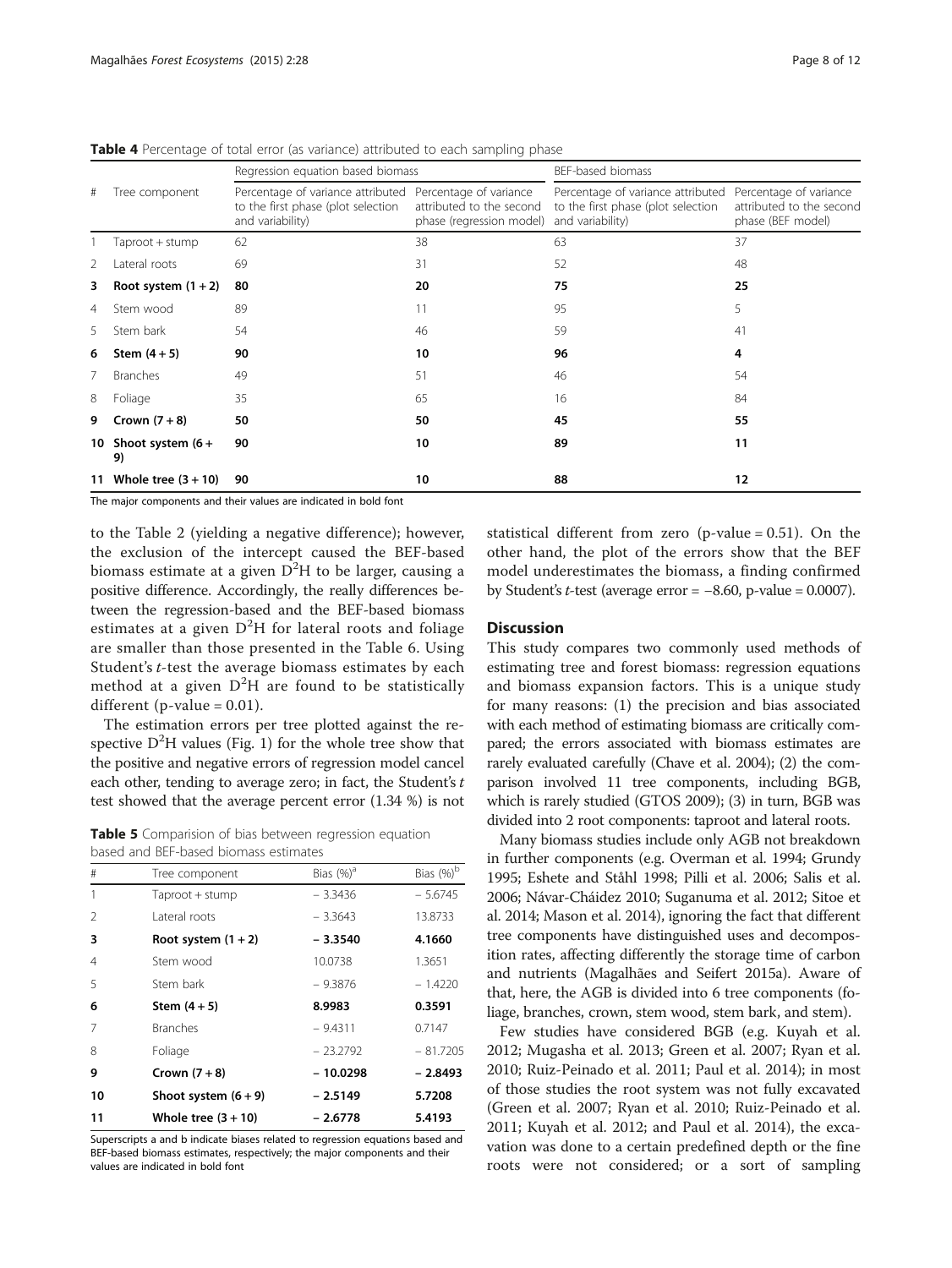<span id="page-8-0"></span>Table 6 Comparision between regression-based and BEF-based biomass at a given  $D^2H$ 

| #              | Tree component        | $b_1$  | b <sub>1</sub> | Difference (%) |
|----------------|-----------------------|--------|----------------|----------------|
| 1              | Taproot + stump       | 0.0045 | 0.0049         | 9.4855         |
| $\mathfrak{D}$ | Lateral roots         | 0.0051 | 0.0041         | $-20.1840$     |
| 3              | Root system $(1 + 2)$ | 0.0097 | 0.0090         | $-7.2427$      |
| $\overline{4}$ | Stem wood             | 0.0251 | 0.0230         | $-8.3224$      |
| 5              | Stem bark             | 0.0028 | 0.0027         | $-4.3334$      |
| 6              | Stem $(4+5)$          | 0.0279 | 0.0257         | $-7.9220$      |
| 7              | <b>Branches</b>       | 0.0114 | 0.0103         | $-10.0394$     |
| 8              | Foliage               | 0.0004 | 0.0008         | 112.0524       |
| 9              | Crown $(7+8)$         | 0.0118 | 0.0111         | $-5.9007$      |
| 10             | Shoot system $(6+9)$  | 0.0398 | 0.0368         | $-7.5541$      |
| 11             | Whole tree $(3 + 10)$ | 0.0494 | 0.0458         | $-7.3058$      |

The major components and their values are indicated in bold font

procedure was used (Kuyah et al. [2012](#page-10-0); Mugasha et al. [2013](#page-10-0)). These procedures of estimating BGB lead to underestimation or to less accurate estimates (Mokany et al. [2006](#page-10-0); Mugasha et al. [2013](#page-10-0)). Furthermore, studies that have breakdown BGB into further root components are limited.

The only studies available that compare regression equations based and BEF-based biomass estimates are those by Jalkanen et al. ([2005\)](#page-10-0) and Petersson et al. [\(2012](#page-10-0)), which, however, did not consider BGB. The finding that the whole tree BEF-based biomass estimate was 8.3 % lower, with slightly larger percent error than that based on regression equation is in line with the finding by Jalkanen et al. ([2005\)](#page-10-0), which found that BEF-based AGB estimate was 6.7 % lower.

It was verified here that the percentage of the total error of biomass (as total variance) attributed to BEF model for stem wood and stem is more than twice as small as that attributed to regression model; and that BEF

models for those tree components (stem wood and stem) were associated to larger  $R^2$ , smaller biases, smaller errors due to model parameter estimates and smaller errors due to residual variability around model prediction than the regression models. Therefore, although it has been maintained that biomass regression equations yield the most accurate estimates than BEFs (IPCC [2003](#page-10-0); Jalkanen et al. [2005](#page-10-0); Zianis et al. [2005;](#page-11-0) António et al. [2007;](#page-9-0) Soares and Tomé [2012](#page-11-0)), this might not be true when stem and stem wood components are concerned. This is so because the stem BEF value is computed by dividing the stem biomass by stem volume, which makes the stem BEF value to be similar to stem wood density (specific gravity) and thus more realistic (than models using only DBH and tree height) when using it to convert stem volume to stem biomass, as biomass is a function of wood density (Ketterings et al. [2001\)](#page-10-0). As for stem wood biomass, since the difference between stem wood and stem biomass is negligible.

On the contrary, using stem volume to obtain any other tree component biomass, through BEF value, is not realistic, since the density varies from component to component, leading to less accurate and less precise estimates. This is aggravated for the non-woody components, where the density value may differ greatly from the stem density value. In fact, it has been noted here that the BEF-based foliage biomass is associated with the largest percent error (11.55 %), and that 84 % of that error is attributed to BEF model (Table [4\)](#page-7-0), besides being associated to the largest error due to model parameter estimates and due to residual variability around model prediction (within and between methods).

In this study, the average stem density value of A.johnsonii trees was 754.42 Kg m<sup>-3</sup> and the average stem BEF was 0.7334 Mg m<sup>-3</sup> (733.40 Kg m<sup>-3</sup>). The small difference of these estimates might be due to the fact that the stem density was computed using saturated volume and the stem BEF value was computed using green volume.

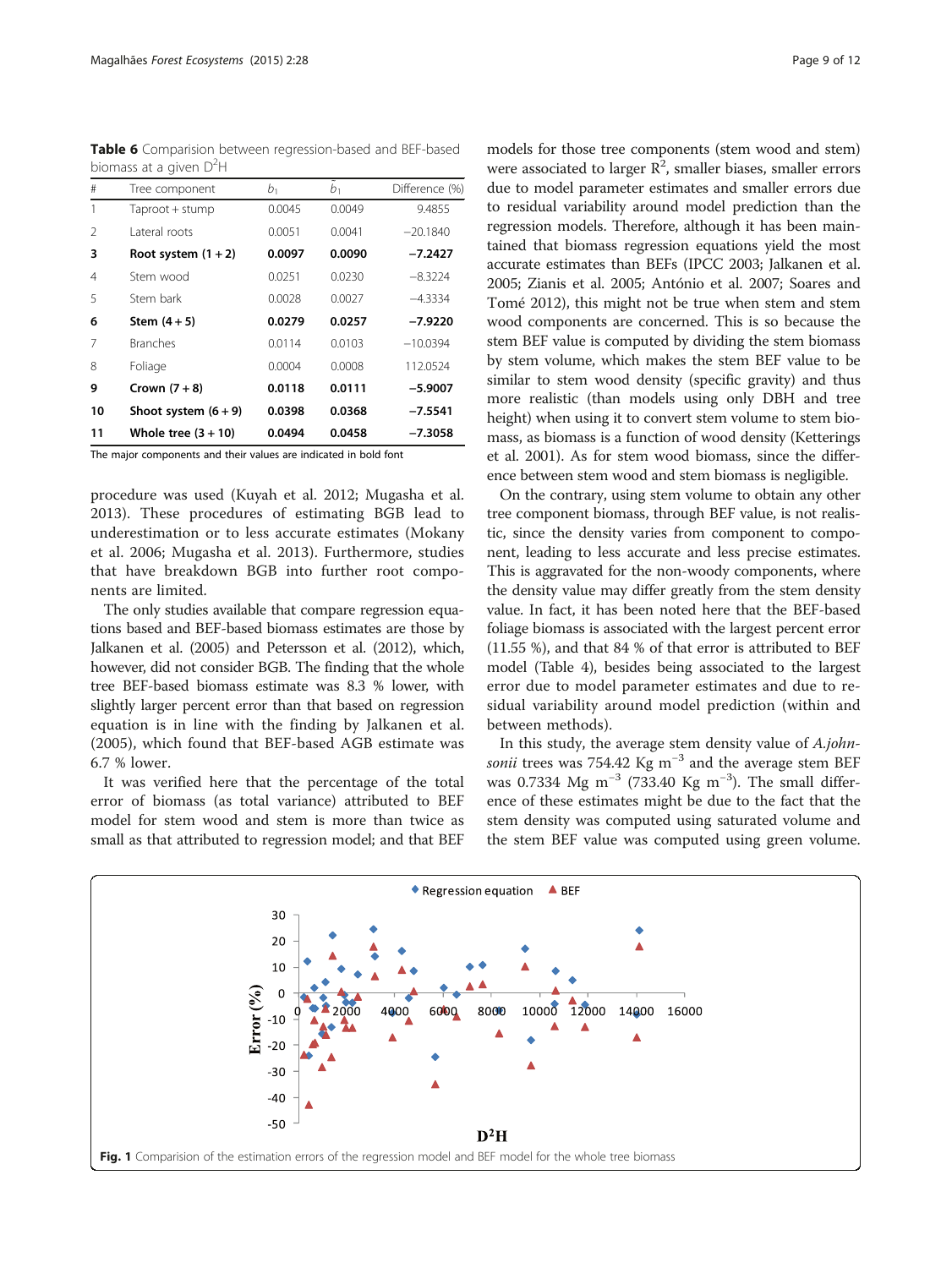<span id="page-9-0"></span>The stem density obtained here is in line with that by Bunster [\(2006\)](#page-10-0) (754 Kg m<sup>-3</sup>) for the same tree species.

The errors of regression-based biomass estimates are the same as those obtained by Magalhães and Seifert ([2015b\)](#page-10-0) for the relevant tree components. However, the errors of the BEF-based estimates were slightly different from those obtained by Magalhães and Seifert [\(2015c](#page-10-0)); these differences might be attributed to the different approaches used to compute the errors.

The regression-based biomass estimates could have been more precise if non-linear regression models were used instead of linear ones, as biomass is better described by non-linear functions (Bolte et al. 2004; Ter-Mikaelian and Korzukhin [1997;](#page-11-0) Schroeder et al. [1997;](#page-11-0) de Jong and Klinkhmer [2005](#page-10-0); and Salis et al. [2006](#page-11-0)). However, the approach of combining the errors from the first and second phases developed by Cunia [\(1986a](#page-10-0)) is limited to linear regression models, as using non-linear regression, the expression of the error (as variance) may be so complex that may become extremely cumbersome to apply (Cunia [1986a](#page-10-0)). In the meantime, the linear models used here performed satisfactorily; relatively lower performance was obtained for foliage biomass model ( $R^2 = 49.41$  %; CVr = 66.21 %;  $MR = 1.55$  %). Foliage biomass models have, usually, shown relatively poor performance (Brandeis et al. 2006; Mate et al. [2014\)](#page-10-0).

A combined-variable model  $(Y = b_0 + b_1 \times D^2H)$  was used here to estimate tree component biomass. Silshi ([2014](#page-11-0)) has referred that where compound derivatives of DBH and H are included there is no unique way to partition the variance in the response. However, the Monte Carlo error propagation approach can be applied to estimate the percent contribution of each variable (DBH and H) measurement error to the error of biomass estimate as performed by Magalhães and Seifert ([2015b](#page-10-0)) and Chave et al. [\(2004\)](#page-10-0) or using Bayesian approach as done by Molto et al. ([2012\)](#page-10-0).

It has been maintained here that the error due to model misspecification was ignored because it is expected to be negligible as overall the models fitted reasonably well the sample data. However, the foliage biomass models might be associated with a large model misspecification error as their predictors explained less than half of the variation in biomass, especially the foliage BEF model.

The current biomass estimates disregarded smaller and younger trees (DBH <5 cm), which may have led to underestimation, as those trees may have a significant contribution to forest biomass stock and are reported to be very important in the United Nations Framework Convention on Climate Change (UNFCCC) reporting process (Black et al. 2004). For example, Vicent et al. [\(2015\)](#page-11-0) found that small trees (DBH <10 cm) accounted for 7.2 % of aboveground live biomass, which is a considerable share. Lugo and Brown ([1992\)](#page-10-0) and Chave et al. ([2003](#page-10-0)) maintained that

small tree biomass (DBH <10 cm) is equivalent to 5 % of large tree biomass. Nevertheless, in this study, the share of small trees biomass to aboveground live biomass or to large trees biomass is expected to be very small than that reported by Lugo and Brown [\(1992](#page-10-0)), Chave et al. [\(2003](#page-10-0)) and Vicent et al. ([2015\)](#page-11-0) as the definition of small trees (DBH <5 cm) considered here, include only part of the trees considered as small by those authors.

## Conclusions

The regression equation based BGB and AGB stocks were, approximately,  $33.6 \pm 3.3$  Mg ha<sup>-1</sup> and  $134.5 \pm 12.9$  Mg ha<sup>-1</sup>, respectively. The BEF-based BGB and AGB were, approximately,  $30.1 \pm 3.2$  Mg ha<sup>-1</sup> and  $123.1 \pm 12.0$  Mg ha<sup>-1</sup>, respectively.

Overall, the regression equation based biomass stocks were found to be slightly larger, associated with relatively smaller errors and least biased than the BEF-based ones. However, because stem BEF and stem wood BEFs are equivalent to stem and stem wood densities (specific gravities) and therefore, the equivalent biomasses computed directely by multiplying stem volume by stem or stem wood density, the percentages of their total errors (as total variance) attributed to BEF model were considerably smaller than those attributed to biomass regression equations, as regression equations were based only on DBH and stem height and ignored the stem density.

#### Abbreviations

AGB: Aboveground biomass; BGB: Belowground biomass; DBH: Diameter at breast height; H: Tree height; BEF: Biomass expansion factor; MR: Mean residual; CVr: Coefficient of variation of residuals;  $R^2$ : Coefficient of determination; SE: Standard error.

#### Competing interests

The author declares that he has no competing interests.

#### Acknowledgments

This study was funded by the Swedish International Development Cooperation Agency (SIDA). Thanks are extended to Professor Thomas Seifert for his contribution in data collection methodology and to Professor Almeida Sitoe for his advices during the preparation of the field work. I would also like to thank Professor Agnelo Fernandes and Madeirarte Lda for financial and logistical support.

#### Received: 31 May 2015 Accepted: 13 October 2015 Published online: 26 October 2015

#### References

- Antonio N, Tome M, Tome J, Soares P, Fontes L (2007) Effect of tree, stand and site variables on the allometry of Eucalyptus globulus tree biomass. Can J For Res 37:895–906
- Black K, Tobin B, Siaz G, Byrne KA, Osborne B (2004) Allometric regressions for an improved estimate of biomass expansion factors for Ireland based on a Sitka spruce chronosequence. Irish Forestry 61(1):50–65
- Bolte A, Rahmann T, Kuhr M, Pogoda P, Murach D, Gadow K (2004) Relationships between tree dimension and coarse root biomass in mixed stands of European beech (Fagus sylvatica L.) and Norway spruce (Picea abies [L.] Karst.). Plant Soil 264:1–11
- Brandeis T, Matthew D, Royer L, Parresol B (2006) Allometric equations for predicting Puerto Rican dry forest biomass and volume. In: Proceedings of the Eighth Annual Forest Inventory and Analysis Symposium, pp. 197–202.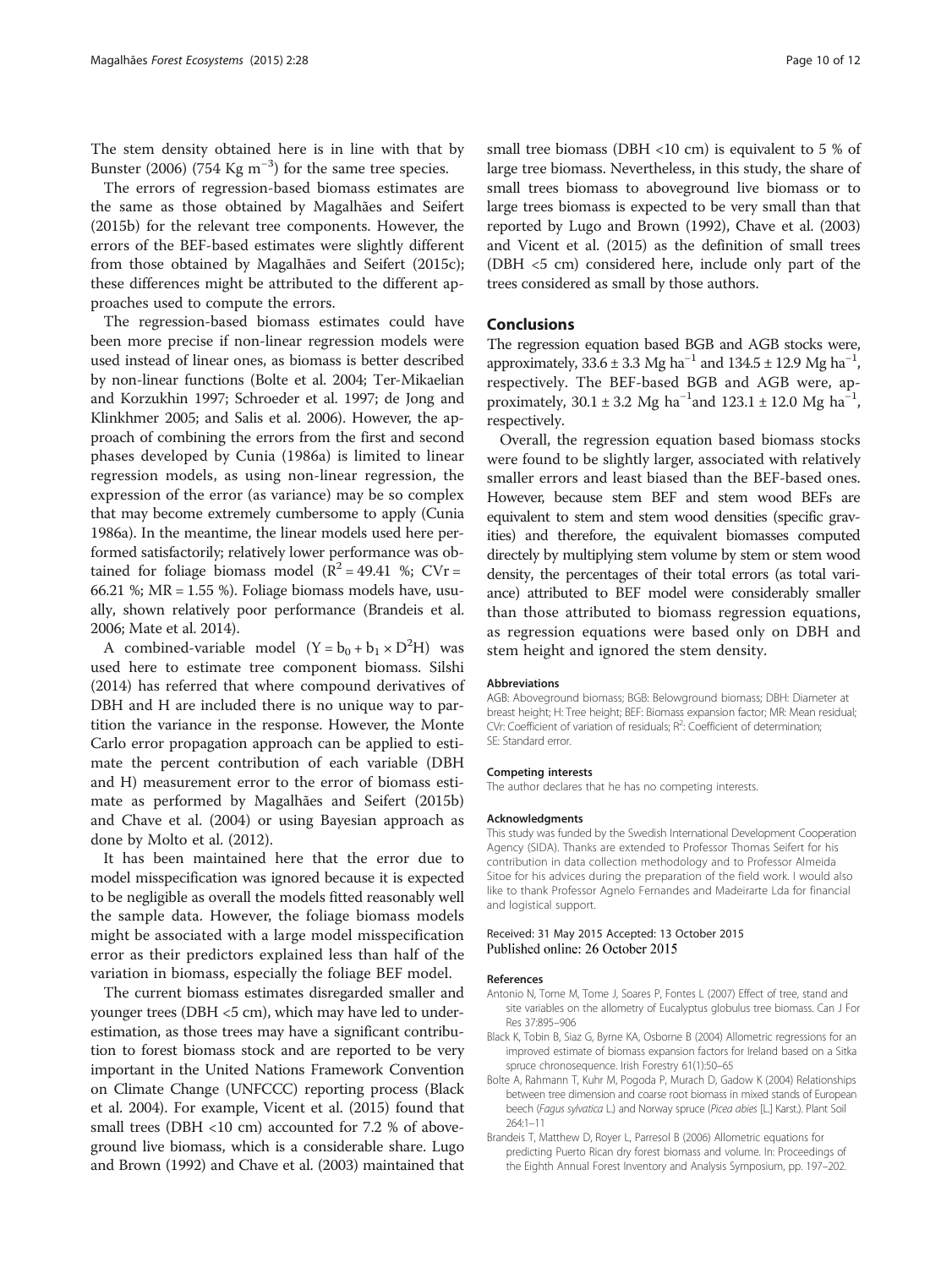- <span id="page-10-0"></span>Brown S (2002) Measuring, monitoring, and verification of carbon benefits for forest-based projects. Phil Trans R Soc Lond A 360:1669–1683
- Bunster J (2006) Commercial timbers of Mozambique, Technological catalogue. Traforest Lda, Maputo, p 62
- Carvalho JP (2003) Uso da propriedade da aditividade de componentes de biomassa individual de Quercus pyrenaica Willd. com recurso a um sistema de equações não linear. Silva Lusitana 11:141–152
- Carvalho JP, Parresol BR (2003) Additivity of tree biomass components for Pyrenean oak (Quercus pyrenaica Willd.). For Ecol Manag 179:269–276
- Chave J, Condit R, Lao S, Caspersen JP, Foster RB, Hubbell SP (2003) Spatial and temporal variation of biomass in a tropical forest: results from a large census plot in Panama. J Ecol 91:240–52
- Chave J, Condic R, Aguilar S, Hernandez A, Lao S, Perez R (2004) Error propagation and scaling for tropical forest biomass estimates. Phil Trans R Soc Lond B 309:409–420
- Cunia T (1965) Some theory on the reliability of volume estimates in a forest inventory sample. For Sci 11:115–128
- Cunia T (1986a) Error of forest inventory estimates: its main components. In: Wharton EH, Cunia T (eds) Estimating tree biomass regressions and their error. NE-GTR-117. PA, USDA, Forest Service, Northeastern Forest Experimental Station, Broomall, pp 1–13
- Cunia T (1986b) On the error of forest inventory estimates: double sampling with regression. In: Wharton EH, Cunia T (eds) Estimating tree biomass regressions and their error. NE-GTR-117. PA, USDA, Forest Service, Northeaster Forest Experimental Station, Broomall, pp 79–87
- Cunia T (1990) Forest inventory: on the structure of error of estimates. In: LaBau VJ, Cunia T (eds) State-of-the-art methodology of forest inventory: a symposium proceedings; Gen. Tech. Rep. PNW-GTR-263. USDA, Forest Service, Pacific Northwest Research Station, Portland, pp 169–176
- de Jong TJ, Klinkhamer PGI (2005) Evolutionary ecology of plant reproductive strategies. Cambridge University Press, New York, p 328
- Dinageca (1997) Mapa digital de Uso e cobertura de terra. CENACARTA, Maputo
- Dutca I, Abrudan IV, Stancioiu PT, Blujdea V (2010) Biomass conversion and expansion factors for young Norway spruce (Picea abies (L.) Karst.) trees planted on non-forest lands in Eastern Carpathians. Not Bot Hort Agrobot Cluj 38(3):286–292
- Eshete G, Ståhl G (1998) Functions for multi-pahase assessment of biomass in acacia woodlands of the Rift Valley of Ethiopia. For Ecol Manag 105:79–90
- Goicoa T, Militino AF, Ugarte MD (2011) Modelling aboveground tree biomass while achieving the additivity property. Environ Ecol Stat 18:367–384
- Green C, Tobin B, O'Shea M, Farrel EP, Byrne KA (2007) Above- and belowground biomass measurements in an unthinned stand of Sitka spruce (Picea sitchensis (Bong) Carr.). Eur J Forest Res 126:179–188
- Grundy IM (1995) Wood biomass estimation in dry miombo woodland in Zimbabwe. For Ecol Manag 72:109–117
- GTOS (2009) Assessment of the status of the development of the standards for the terrestrial essential climate variables. NRL, FAO, Rome, p 18
- Henry M, Jara MC, Réjou-Méchain M et al (2015) Recommendations for the use of tree models to estimate national forest biomass and assesses their uncertainty. Ann For Sci 72:769–777
- Husch B, Beers TW, Kershaw JA Jr (2003) Forest mensuration, 4th edn. Wiley, Hoboken, p 443
- IPCC (2003) Intergovernmental Panel on Climate Change. Good Practice Guidance for Land Use, Land-Use Change and Forestry. [http:/[www.ipcc.ch\]](http://www.ipcc.ch).
- IPCC (2006) Intergovernmental Panel on Climate Change. Guidelines for National Greenhouse Gas Inventories. [http:[/www.ipcc.ch\]](http://www.ipcc.ch).
- Jalkanen A, Mäkipää R, Stahl G, Lehtonen A, Petersson H (2005) Estimation of the biomass stock of trees in Sweden: comparison of biomass equations and age-dependent biomass expansion factors. Ann For Sci 62:845–851
- Jayaraman K (2000) A statistical manual for forestry research. FORSPA, FAO, Bangkok, p 240
- Johnson EW (2000) Forest sampling desk reference. CRC Press LLC, Florida, p 985 Ketterings QM, Coe R, van Noordwijk M, Ambagau Y, Palm CA (2001) Reducing
- uncertainty in the use of allometric biomass equations for predicting aboveground tree biomass in mixed secondary forest. For Ecol Manag 146:199–209 Kuyah S, Dietz J, Muthuri C, Jamnadass R, Mwangi P, Coe R, Neufeldt H (2012)
- Allometric equations for estimating biomass in agricultural landscapes: II. Belowground biomass. Agriculture. Ecosystem and Environment 158:225–234
- Kv G, Hui GY (1999) Modelling forest development. Kluwer Academic Publishers, Dordrecht, p 213
- Lu D (2006) The potential and challenge of remote sensing-based biomass estimation. Int J Remote Sens 27:1297–1328
- Lugo AE, Brown S (1992) Tropical forests as sinks of atmospheric carbon. For Ecol Manag 54:239–55
- Magalhães TM (2015) Allometric equation for estimating belowground biomass of Androstachys jonhsonii Prain. Carbon Balance and Management 10:16
- Magalhães TM, Seifert T (2015a) Biomass modelling of Androstachys johnsonii Prain – a comparison of three methods to enforce additivity. International Journal of Forestry Research 2015:1–17
- Magalhães TM, Seifert T (2015b) Estimation of tree biomass, carbon stocks, and error propagation in mecrusse woodlands. Open Journal of Forestry 5:471–488
- Magalhães TM, Seifert T (2015c) Tree component biomass expansion factors and root-to-shoot ratio of Lebombo ironwood: measurement uncertainty. Carbon Balance and Management 10:9
- Magalhães TM, Seifert T (2015d) Below- and aboveground architecture of Androstachys johnsonii Prain: Topological analysis of the root and shoot systems. Plant Soil 394:257–269. doi:[10.1007/s11104-015-2527-0](http://dx.doi.org/10.1007/s11104-015-2527-0)
- Magalhães TM, Seifert T (2015e) Estimates of tree biomass, and its uncertainties through mean-of-ratios, ratio-of-eans, and regression estimators in double sampling: a comparative study of mecrusse woodlands. American Journal of Agriculture and Forestry 3(5):161–170
- Mantilla J, Timane R (2005) Orientação para maneio de mecrusse. SymfoDesign Lda, Maputo, DNFFB, p 27
- Marková I, Pokorný R (2011) Allometric relationships for the estimation of dry mass of aboveground organs in young highland Norway spruce stand. Acta Univ Agric Silvic Mendel Brun 59(6):217–224
- Mason NWH, Beets PN, Payton I, Burrows L, Holdaway RJ, Carswell FE (2014) Individual-based allometric equations accurately measure carbon storage and sequestration in shrublands. Forest 5:309–324
- Mate R, Johansson T, Sitoe A (2014) Biomass equations for tropical forest tree species in Mozambique. Forests 5:535–556
- McRoberts RE, Westfall JA (2015) Propagating uncertainty through individual tree volume model predictions to large-area volume estimates. Annals of Forest Science. Doi 10.1007/s13595-015-0473-x.
- Meyer HA (1941) A correction for a systematic errors occurring in the application of the logarithmic volume equation. Forestry School Research, Pennsylvania
- Mokany K, Raison RJ, Prokushkin AS (2006) Critical analysis of root: shoot ratios in terrestrial biomes. Global Change Biol 12:84–96
- Molotja GM, Ligavha-Mbelengwa MH, Bhat RB (2011) Antifungal activity of root, bark, leaf and soil extracts of Androstachys johnsonii Prain. Afr J Biotechnol 10(30):5725–5727
- Molto Q, Rossi V, Blanc L (2012) Error propagation in biomass estimation in tropical forests. Methods Ecol Evol 4:175–183
- Montgomery DC, Peck EA (1982) Introduction to linear regression analysis. John Wiley & Sons, New York, p 504
- Mugasha WA, Eid T, Bollandsås OM, Malimbwi RE, Chamshama SAO, Zahabu E, Katani JZ (2013) Allometric models for prediction of above- and belowground biomass of trees in the miombo woodlands of Tanzania. For Ecol Manag 310:87–101
- Návar-Cháidez JJ (2010) Biomass allometry for tree species of Northwestern Mexico. Tropical and Subtropical Agroecosystems 12:507–519
- Overman JPM, White HJL, Saldarriaca JG (1994) Evaluation of regression models for above-ground biomass determination in Amazon rainforest. J Trop Ecol 10:207–218
- Parresol BR (1999) Assessing tree and stand biomass: a review with examples and critical comparisons. For Sci 45:573–593
- Paul KI, Roxburgh SH, England JR, Brooksbank K, Larmour JS, Ritson P, Wildy D, Sudmeyer R, Raison RJ, Hobbs T, Murphy S, Sochacki S, McArthur G, Barton G, Jonson J, Theiveyanathan S, Carter J (2014) Root biomass of carbon plantings in agricultural landscapes of southern Australia: Development and testing of allometrics. For Ecol Manag 318:216–227
- Pearson TRH, Brown SL, Birdsey RA (2007) Measurement guidelines for the sequestration of forest carbon. United States Department of Agriculture, Forest Science, General Technical Report NRS-18.
- Petersson H, Holma S, Ståhl G, Algera D, Fridman J, Lehtonen A, Lundström A, Mäkipää R (2012) Individual tree biomass equations or biomass expansion factors for assessment of carbon stock changes in living biomass – A comparative study. For Ecol Manag 270(15):78–84